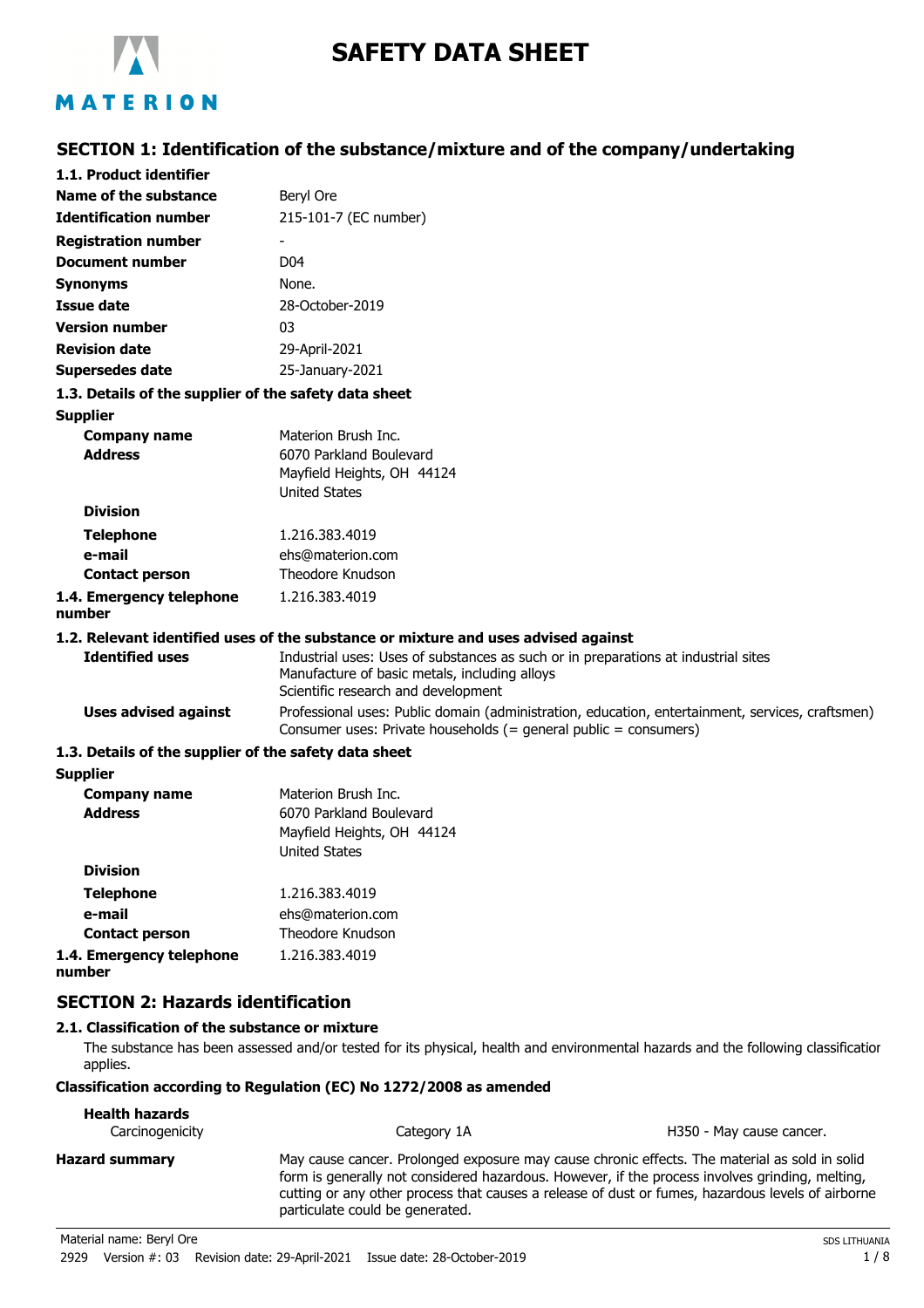#### **2.2. Label elements**

|                                          | Label according to Regulation (EC) No. 1272/2008 as amended                                                                                                                                        |  |  |
|------------------------------------------|----------------------------------------------------------------------------------------------------------------------------------------------------------------------------------------------------|--|--|
| <b>Contains:</b>                         | Beryl Ore                                                                                                                                                                                          |  |  |
| <b>Hazard pictograms</b>                 |                                                                                                                                                                                                    |  |  |
| <b>Signal word</b>                       | Danger                                                                                                                                                                                             |  |  |
| <b>Hazard statements</b>                 |                                                                                                                                                                                                    |  |  |
| H350                                     | May cause cancer.                                                                                                                                                                                  |  |  |
| <b>Precautionary statements</b>          |                                                                                                                                                                                                    |  |  |
| <b>Prevention</b>                        |                                                                                                                                                                                                    |  |  |
| P201<br>P <sub>202</sub><br>P280         | Obtain special instructions before use.<br>Do not handle until all safety precautions have been read and understood.<br>Wear protective gloves/protective clothing/eye protection/face protection. |  |  |
| <b>Response</b>                          |                                                                                                                                                                                                    |  |  |
| $P308 + P313$                            | IF exposed or concerned: Get medical advice/attention.                                                                                                                                             |  |  |
| <b>Storage</b>                           |                                                                                                                                                                                                    |  |  |
| P405                                     | Store locked up.                                                                                                                                                                                   |  |  |
| <b>Disposal</b>                          |                                                                                                                                                                                                    |  |  |
| P501                                     | Dispose of contents/container in accordance with local/regional/national/international regulations.                                                                                                |  |  |
| <b>Supplemental label</b><br>information | For further information, please contact the Product Stewardship Department at +1.216.383.4019.                                                                                                     |  |  |
| 2.3. Other hazards                       | Not a PBT or vPvB substance or mixture.                                                                                                                                                            |  |  |
|                                          | CECTION 2. Composition (information on ingradiants                                                                                                                                                 |  |  |

# **SECTION 3: Composition/information on ingredients**

**3.1. Substances**

#### **General information**

| <b>Chemical name</b> | $\frac{1}{2}$                        | No.                    | CAS-No. / EC REACH Registration No. Index No. |                          | <b>Notes</b> |
|----------------------|--------------------------------------|------------------------|-----------------------------------------------|--------------------------|--------------|
| Beryl Ore            | 100                                  | 1302-52-9<br>215-101-7 | $\overline{\phantom{0}}$                      | $\overline{\phantom{a}}$ | #            |
|                      | <b>Classification:</b> Carc. 1A;H350 |                        |                                               |                          |              |

# **SECTION 4: First aid measures**

If exposed or concerned: get medical attention/advice. Get medical attention if symptoms occur. Wash contaminated clothing before reuse. **General information 4.1. Description of first aid measures** If symptoms develop move victim to fresh air. For breathing difficulties, oxygen may be necessary. Breathing difficulty caused by inhalation of particulate requires immediate removal to fresh air. If breathing has stopped, perform artificial respiration and obtain medical help. **Inhalation** Take off contaminated clothing and wash before reuse. Thoroughly wash skin cuts or wounds to remove all particulate debris from the wound. Seek medical attention for wounds that cannot be thoroughly cleansed. Treat skin cuts and wounds with standard first aid practices such as cleansing, disinfecting and covering to prevent wound infection and contamination before continuing work. Obtain medical help for persistent irritation. Material accidentally implanted or lodged under the skin must be removed. **Skin contact** Immediately flush eyes with plenty of water for at least 15 minutes, lifting lower and upper eyelids occasionally. Get medical attention if symptoms persist. **Eye contact** If swallowed, seek medical advice immediately and show this container or label. Induce vomiting immediately as directed by medical personnel. Never give anything by mouth to an unconscious person. **Ingestion 4.2. Most important** May cause allergic skin reaction. Prolonged exposure may cause chronic effects. **symptoms and effects, both acute and delayed**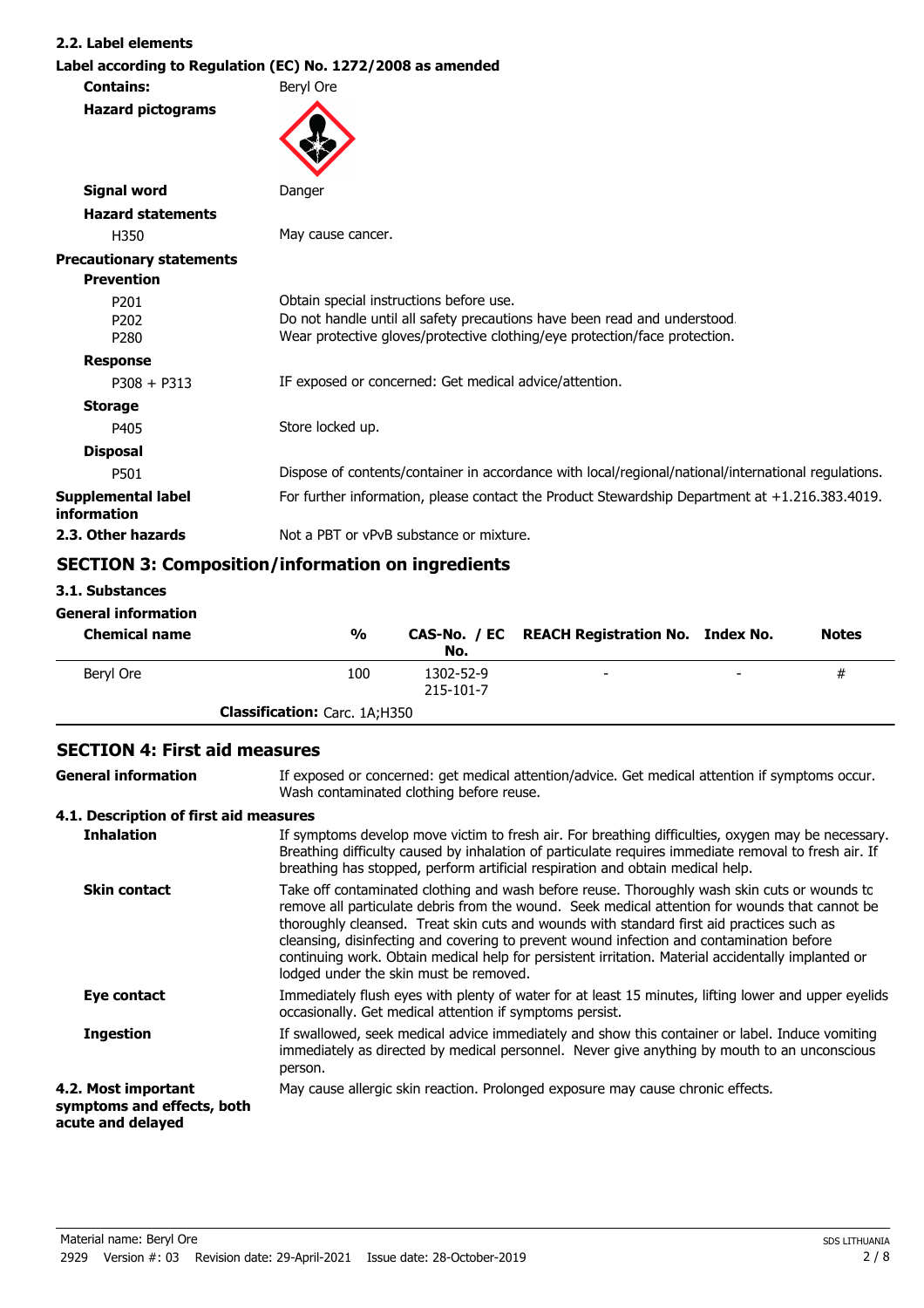| 4.3. Indication of any<br>immediate medical attention<br>and special treatment<br>needed   | Treatment of Chronic Beryllium Disease: There is no known treatment which will cure chronic<br>beryllium disease. Prednisone or other corticosteroids are the most specific treatment currently<br>available. They are directed at suppressing the immunological reaction and can be effective in<br>diminishing signs and symptoms of chronic beryllium disease. In cases where steroid therapy has<br>had only partial or minimal effectiveness, other immunosuppressive agents, such as<br>cyclophosphamide, cyclosporine, or methotrexate, have been used. In view of the potential side<br>effects of all the immunosuppressive medications, including steroids such as prednisone, they<br>should be used only under the direct care of a physician. Other treatment, such as oxygen, inhaled<br>steroids or bronchodilators, may be prescribed by some physicians and can be effective in selected<br>cases. In general, treatment is reserved for cases with significant symptoms and/or significant loss<br>of lung function. The decision about when and with what medication to treat is a judgment<br>situation for individual physicians.<br>In their 2014 official statement on the Diagnosis and Management of Beryllium Sensitivity and<br>Chronic Beryllium Disease, the American Thoracic Society states that "it seems prudent for workers |
|--------------------------------------------------------------------------------------------|---------------------------------------------------------------------------------------------------------------------------------------------------------------------------------------------------------------------------------------------------------------------------------------------------------------------------------------------------------------------------------------------------------------------------------------------------------------------------------------------------------------------------------------------------------------------------------------------------------------------------------------------------------------------------------------------------------------------------------------------------------------------------------------------------------------------------------------------------------------------------------------------------------------------------------------------------------------------------------------------------------------------------------------------------------------------------------------------------------------------------------------------------------------------------------------------------------------------------------------------------------------------------------------------------------------------------------------------------------------|
|                                                                                            | with BeS to avoid all future occupational exposure to beryllium."                                                                                                                                                                                                                                                                                                                                                                                                                                                                                                                                                                                                                                                                                                                                                                                                                                                                                                                                                                                                                                                                                                                                                                                                                                                                                             |
| <b>SECTION 5: Firefighting measures</b>                                                    |                                                                                                                                                                                                                                                                                                                                                                                                                                                                                                                                                                                                                                                                                                                                                                                                                                                                                                                                                                                                                                                                                                                                                                                                                                                                                                                                                               |
| <b>General fire hazards</b>                                                                | No unusual fire or explosion hazards noted.                                                                                                                                                                                                                                                                                                                                                                                                                                                                                                                                                                                                                                                                                                                                                                                                                                                                                                                                                                                                                                                                                                                                                                                                                                                                                                                   |
| 5.1. Extinguishing media<br>Suitable extinguishing<br>media                                | Water fog. Foam. Dry chemical powder. Carbon dioxide (CO2).                                                                                                                                                                                                                                                                                                                                                                                                                                                                                                                                                                                                                                                                                                                                                                                                                                                                                                                                                                                                                                                                                                                                                                                                                                                                                                   |
| <b>Unsuitable extinguishing</b><br>media                                                   | Do not use water jet as an extinguisher, as this will spread the fire.                                                                                                                                                                                                                                                                                                                                                                                                                                                                                                                                                                                                                                                                                                                                                                                                                                                                                                                                                                                                                                                                                                                                                                                                                                                                                        |
| 5.2. Special hazards arising<br>from the substance or<br>mixture                           | During fire, gases hazardous to health may be formed.                                                                                                                                                                                                                                                                                                                                                                                                                                                                                                                                                                                                                                                                                                                                                                                                                                                                                                                                                                                                                                                                                                                                                                                                                                                                                                         |
| 5.3. Advice for firefighters<br><b>Special protective</b><br>equipment for<br>firefighters | Self-contained breathing apparatus and full protective clothing must be worn in case of fire.                                                                                                                                                                                                                                                                                                                                                                                                                                                                                                                                                                                                                                                                                                                                                                                                                                                                                                                                                                                                                                                                                                                                                                                                                                                                 |
| <b>Special firefighting</b><br>procedures                                                  | Use water spray to cool unopened containers.                                                                                                                                                                                                                                                                                                                                                                                                                                                                                                                                                                                                                                                                                                                                                                                                                                                                                                                                                                                                                                                                                                                                                                                                                                                                                                                  |
| <b>Specific methods</b>                                                                    | Use standard firefighting procedures and consider the hazards of other involved materials.                                                                                                                                                                                                                                                                                                                                                                                                                                                                                                                                                                                                                                                                                                                                                                                                                                                                                                                                                                                                                                                                                                                                                                                                                                                                    |
| <b>SECTION 6: Accidental release measures</b>                                              |                                                                                                                                                                                                                                                                                                                                                                                                                                                                                                                                                                                                                                                                                                                                                                                                                                                                                                                                                                                                                                                                                                                                                                                                                                                                                                                                                               |
|                                                                                            | 6.1. Personal precautions, protective equipment and emergency procedures                                                                                                                                                                                                                                                                                                                                                                                                                                                                                                                                                                                                                                                                                                                                                                                                                                                                                                                                                                                                                                                                                                                                                                                                                                                                                      |
| personnel                                                                                  | For non-emergency Keep unnecessary personnel away. Keep people away from and upwind of spill/leak. Wear<br>appropriate protective equipment and clothing during clean-up. Ensure adequate ventilation. Local<br>authorities should be advised if significant spillages cannot be contained. For personal protection,<br>see section 8 of the SDS.                                                                                                                                                                                                                                                                                                                                                                                                                                                                                                                                                                                                                                                                                                                                                                                                                                                                                                                                                                                                             |
| For emergency<br>responders                                                                | Keep unnecessary personnel away. Use personal protection recommended in Section 8 of the SDS.                                                                                                                                                                                                                                                                                                                                                                                                                                                                                                                                                                                                                                                                                                                                                                                                                                                                                                                                                                                                                                                                                                                                                                                                                                                                 |
| <b>6.2. Environmental</b><br>precautions                                                   | Avoid discharge into drains, water courses or onto the ground.                                                                                                                                                                                                                                                                                                                                                                                                                                                                                                                                                                                                                                                                                                                                                                                                                                                                                                                                                                                                                                                                                                                                                                                                                                                                                                |
| 6.3. Methods and material for<br>containment and cleaning up                               | Stop the flow of material, if this is without risk. Following product recovery, flush area with water.<br>Put material in suitable, covered, labeled containers.                                                                                                                                                                                                                                                                                                                                                                                                                                                                                                                                                                                                                                                                                                                                                                                                                                                                                                                                                                                                                                                                                                                                                                                              |
| 6.4. Reference to other<br>sections                                                        | For personal protection, see section 8. For waste disposal, see section 13.                                                                                                                                                                                                                                                                                                                                                                                                                                                                                                                                                                                                                                                                                                                                                                                                                                                                                                                                                                                                                                                                                                                                                                                                                                                                                   |
| <b>SECTION 7: Handling and storage</b>                                                     |                                                                                                                                                                                                                                                                                                                                                                                                                                                                                                                                                                                                                                                                                                                                                                                                                                                                                                                                                                                                                                                                                                                                                                                                                                                                                                                                                               |
| 7.1. Precautions for safe<br>handling                                                      | Obtain special instructions before use. Do not handle until all safety precautions have been read<br>and understood. Avoid prolonged exposure. Should be handled in closed systems, if possible.<br>Provide adequate ventilation. Wear appropriate personal protective equipment. Observe good<br>industrial hygiene practices.                                                                                                                                                                                                                                                                                                                                                                                                                                                                                                                                                                                                                                                                                                                                                                                                                                                                                                                                                                                                                               |
| 7.2. Conditions for safe<br>storage, including any<br>incompatibilities                    | Store locked up. Store in tightly closed container. Store away from incompatible materials (see<br>Section 10 of the SDS).                                                                                                                                                                                                                                                                                                                                                                                                                                                                                                                                                                                                                                                                                                                                                                                                                                                                                                                                                                                                                                                                                                                                                                                                                                    |
| 7.3. Specific end use(s)                                                                   | Not available.                                                                                                                                                                                                                                                                                                                                                                                                                                                                                                                                                                                                                                                                                                                                                                                                                                                                                                                                                                                                                                                                                                                                                                                                                                                                                                                                                |
|                                                                                            | <b>SECTION 8: Exposure controls/personal protection</b>                                                                                                                                                                                                                                                                                                                                                                                                                                                                                                                                                                                                                                                                                                                                                                                                                                                                                                                                                                                                                                                                                                                                                                                                                                                                                                       |
| 8.1. Control parameters                                                                    |                                                                                                                                                                                                                                                                                                                                                                                                                                                                                                                                                                                                                                                                                                                                                                                                                                                                                                                                                                                                                                                                                                                                                                                                                                                                                                                                                               |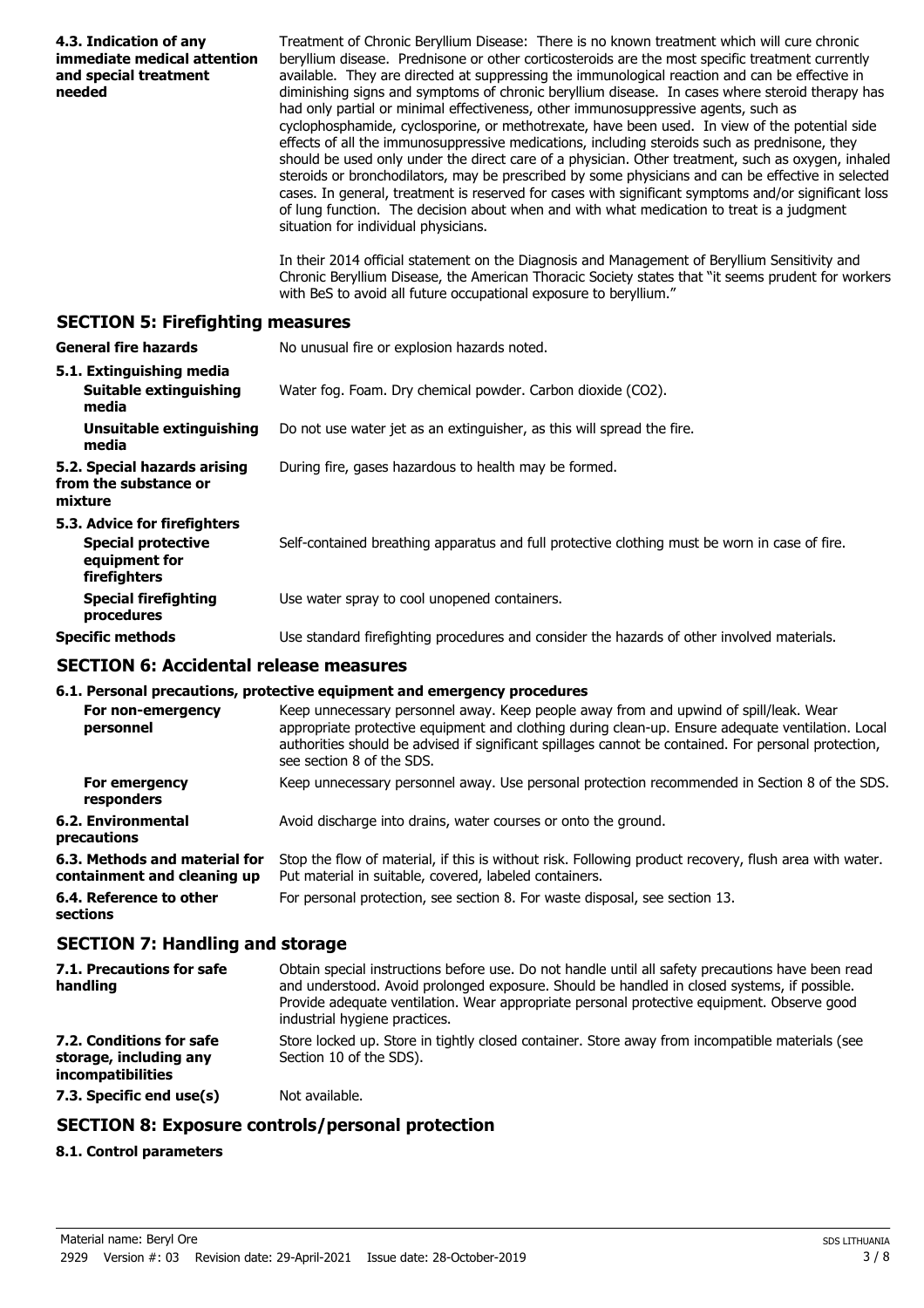| <b>Material</b>                                      | EU. OELs, Directive 2004/37/EC on carcinogen and mutagens from Annex III, Part A<br><b>Type</b>                                                                                                                                                                                                                                                                                                                                                                                                                                                                                                                                                                                                                                              | Value          | <b>Form</b>         |  |
|------------------------------------------------------|----------------------------------------------------------------------------------------------------------------------------------------------------------------------------------------------------------------------------------------------------------------------------------------------------------------------------------------------------------------------------------------------------------------------------------------------------------------------------------------------------------------------------------------------------------------------------------------------------------------------------------------------------------------------------------------------------------------------------------------------|----------------|---------------------|--|
| Beryl Ore (CAS 1302-52-9)                            | <b>TWA</b>                                                                                                                                                                                                                                                                                                                                                                                                                                                                                                                                                                                                                                                                                                                                   | $0,0002$ mg/m3 | Inhalable fraction. |  |
| <b>Biological limit values</b>                       | No biological exposure limits noted for the ingredient(s).                                                                                                                                                                                                                                                                                                                                                                                                                                                                                                                                                                                                                                                                                   |                |                     |  |
| <b>Recommended monitoring</b><br>procedures          | VENTILATION: Good general ventilation (typically 10 air changes per hour) should be used.<br>Ventilation rates should be matched to conditions. If applicable, use process enclosures, local<br>exhaust ventilation, or other engineering controls to maintain airborne levels below recommended<br>exposure limits. If exposure limits have not been established, maintain airborne levels to an<br>acceptable level.                                                                                                                                                                                                                                                                                                                       |                |                     |  |
|                                                      | Whenever possible, the use of local exhaust ventilation or other engineering controls is the<br>preferred method of controlling exposure to airborne particulate. Where utilized, exhaust inlets to<br>the ventilation system must be positioned as close as possible to the source of airborne generation.<br>Avoid disruption of the airflow in the area of a local exhaust inlet by equipment such as a<br>man-cooling fan. Check ventilation equipment regularly to ensure it is functioning properly. Provide<br>training on the use and operation of ventilation to all users. Use qualified professionals to design<br>and install ventilation systems.                                                                               |                |                     |  |
|                                                      | WET METHODS: Machining operations are usually performed under a liquid lubricant/coolant flood<br>which assists in reducing airborne particulate. However, the cycling through of machine coolant<br>containing finely divided particulate in suspension can result in the concentration building to a point<br>where the particulate may become airborne during use. Certain processes such as sanding and<br>grinding may require complete hooded containment and local exhaust ventilation. Prevent coolant<br>from splashing onto floor areas, external structures or operators' clothing. Utilize a coolant filtering<br>system to remove particulate from the coolant.                                                                 |                |                     |  |
|                                                      | WORK PRACTICES: Develop work practices and procedures that prevent particulate from coming<br>in contact with worker skin, hair, or personal clothing. If work practices and/or procedures are<br>ineffective in controlling airborne exposure or visual particulate from deposition on skin, hair, or<br>clothing, provide appropriate cleaning/washing facilities. Procedures should be written that clearly<br>communicate the facility's requirements for protective clothing and personal hygiene. These<br>clothing and personal hygiene requirements help keep particulate from being spread to<br>non-production areas or from being taken home by the worker. Never use compressed air to clean<br>work clothing or other surfaces. |                |                     |  |
|                                                      | Fabrication processes may leave a residue of particulate on the surface of parts, products or<br>equipment that could result in employee exposure during subsequent material handling activities.<br>As necessary, clean loose particulate from parts between processing steps. As a standard hygiene<br>practice, wash hands before eating or smoking.                                                                                                                                                                                                                                                                                                                                                                                      |                |                     |  |
|                                                      | HOUSEKEEPING: Use vacuum and wet cleaning methods for particulate removal from surfaces. Be<br>certain to de-energize electrical systems, as necessary, before beginning wet cleaning. Use vacuum<br>cleaners with high efficiency particulate air (HEPA). Do not use compressed air, brooms, or<br>conventional vacuum cleaners to remove particulate from surfaces as this activity can result in<br>elevated exposures to airborne particulate. Follow the manufacturer's instructions when performing<br>maintenance on HEPA filtered vacuums used to clean hazardous materials.                                                                                                                                                         |                |                     |  |
| <b>Derived no effect levels</b><br>(DNELs)           | Not available.                                                                                                                                                                                                                                                                                                                                                                                                                                                                                                                                                                                                                                                                                                                               |                |                     |  |
| <b>Predicted no effect</b><br>concentrations (PNECs) | Not available.                                                                                                                                                                                                                                                                                                                                                                                                                                                                                                                                                                                                                                                                                                                               |                |                     |  |
| 8.2. Exposure controls                               |                                                                                                                                                                                                                                                                                                                                                                                                                                                                                                                                                                                                                                                                                                                                              |                |                     |  |
| <b>Appropriate engineering</b><br>controls           | Ensure adequate ventilation, especially in confined areas.                                                                                                                                                                                                                                                                                                                                                                                                                                                                                                                                                                                                                                                                                   |                |                     |  |
|                                                      | Individual protection measures, such as personal protective equipment                                                                                                                                                                                                                                                                                                                                                                                                                                                                                                                                                                                                                                                                        |                |                     |  |
| <b>General information</b>                           | Not available.                                                                                                                                                                                                                                                                                                                                                                                                                                                                                                                                                                                                                                                                                                                               |                |                     |  |
| <b>Eye/face protection</b>                           | Wear approved safety glasses, goggles, face shield and/or welder's helmet when risk of eye injury<br>is present, particularly during operations that generate dust, mist or fume.                                                                                                                                                                                                                                                                                                                                                                                                                                                                                                                                                            |                |                     |  |
| <b>Skin protection</b>                               |                                                                                                                                                                                                                                                                                                                                                                                                                                                                                                                                                                                                                                                                                                                                              |                |                     |  |
| - Hand protection                                    | Wear gloves to prevent contact with particulate or solutions. Wear gloves to prevent metal cuts and<br>skin abrasions during handling.                                                                                                                                                                                                                                                                                                                                                                                                                                                                                                                                                                                                       |                |                     |  |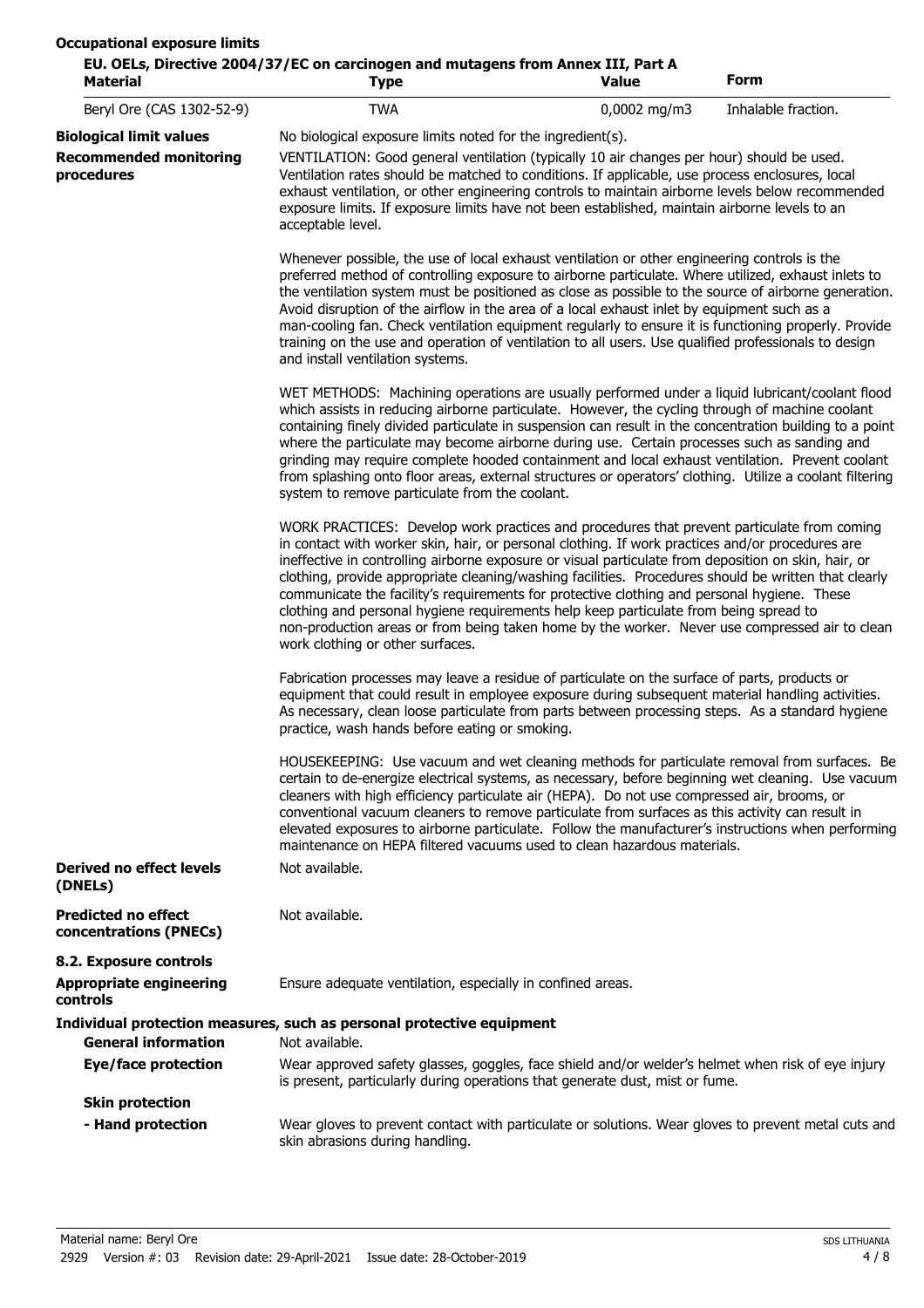| - Other                                          | Personal protection equipment should be chosen according to the CEN standards and in discussion<br>with the supplier of the personal protective equipment. Protective overgarments or work clothing<br>must be worn by persons who may become contaminated with particulate during activities. Skin<br>contact with this material may cause, in some sensitive individuals, an allergic dermal response.<br>Particulate that becomes lodged under the skin has the potential to induce sensitization and skin<br>lesions.                                                                                                                                                                                                                                                                |
|--------------------------------------------------|------------------------------------------------------------------------------------------------------------------------------------------------------------------------------------------------------------------------------------------------------------------------------------------------------------------------------------------------------------------------------------------------------------------------------------------------------------------------------------------------------------------------------------------------------------------------------------------------------------------------------------------------------------------------------------------------------------------------------------------------------------------------------------------|
| <b>Respiratory protection</b>                    | When airborne exposures exceed or have the potential to exceed the occupational exposure limits,<br>approved respirators must be used as specified by an Industrial Hygienist or other qualified<br>professional. Respirator users must be medically evaluated to determine if they are physically<br>capable of wearing a respirator. Quantitative and/or qualitative fit testing and respirator training<br>must be satisfactorily completed by all personnel prior to respirator use. Users of tight fitting<br>respirators must be clean shaven on those areas of the face where the respirator seal contacts the<br>face. Use pressure-demand airline respirators when performing jobs with high potential exposures<br>such as changing filters in a baghouse air cleaning device. |
| <b>Thermal hazards</b>                           | Not applicable.                                                                                                                                                                                                                                                                                                                                                                                                                                                                                                                                                                                                                                                                                                                                                                          |
| <b>Hygiene measures</b>                          | Handle in accordance with good industrial hygiene and safety practices.                                                                                                                                                                                                                                                                                                                                                                                                                                                                                                                                                                                                                                                                                                                  |
| <b>Environmental exposure</b><br><b>controls</b> | Environmental manager must be informed of all major releases.                                                                                                                                                                                                                                                                                                                                                                                                                                                                                                                                                                                                                                                                                                                            |

# **SECTION 9: Physical and chemical properties**

# **9.1. Information on basic physical and chemical properties**

| <b>Appearance</b>                                   |                                     |
|-----------------------------------------------------|-------------------------------------|
| <b>Physical state</b>                               | Solid.                              |
| Form                                                | Hexagonal prisms                    |
| Colour                                              | Various.                            |
| Odour                                               | None.                               |
| <b>Odour threshold</b>                              | Not applicable.                     |
| рH                                                  | Not applicable.                     |
| <b>Melting point/freezing point</b>                 | 1650 °C (3002 °F) / Not applicable. |
| Initial boiling point and<br>boiling range          | Not applicable.                     |
| Flash point                                         | Not applicable.                     |
| <b>Evaporation rate</b>                             | Not applicable.                     |
| <b>Flammability (solid, gas)</b>                    | None known.                         |
| <b>Upper/lower flammability or explosive limits</b> |                                     |
| <b>Flammability limit - lower</b><br>(%)            | Not applicable.                     |
| <b>Flammability limit -</b><br>upper $(\% )$        | Not applicable.                     |
| <b>Explosive limit - lower (</b><br>%)              | Not applicable.                     |
| <b>Explosive limit - upper</b><br>(%)               | Not applicable.                     |
| <b>Vapour pressure</b>                              | Not applicable.                     |
| <b>Vapour density</b>                               | Not applicable.                     |
| <b>Relative density</b>                             | Not applicable.                     |
| Solubility(ies)                                     |                                     |
| <b>Solubility (water)</b>                           | Insoluble.                          |
| Solubility (other)                                  | Soluble in acids and strong bases   |
| <b>Partition coefficient</b><br>(n-octanol/water)   | Not applicable.                     |
| <b>Auto-ignition temperature</b>                    | Not applicable.                     |
| <b>Decomposition temperature</b>                    | Not applicable.                     |
| <b>Viscosity</b>                                    | Not applicable.                     |
| <b>Explosive properties</b>                         | Not explosive.                      |
| <b>Oxidising properties</b>                         | Not oxidising.                      |
| 9.2. Other information                              |                                     |
| <b>Density</b>                                      | 2,64 g/cm3 estimated                |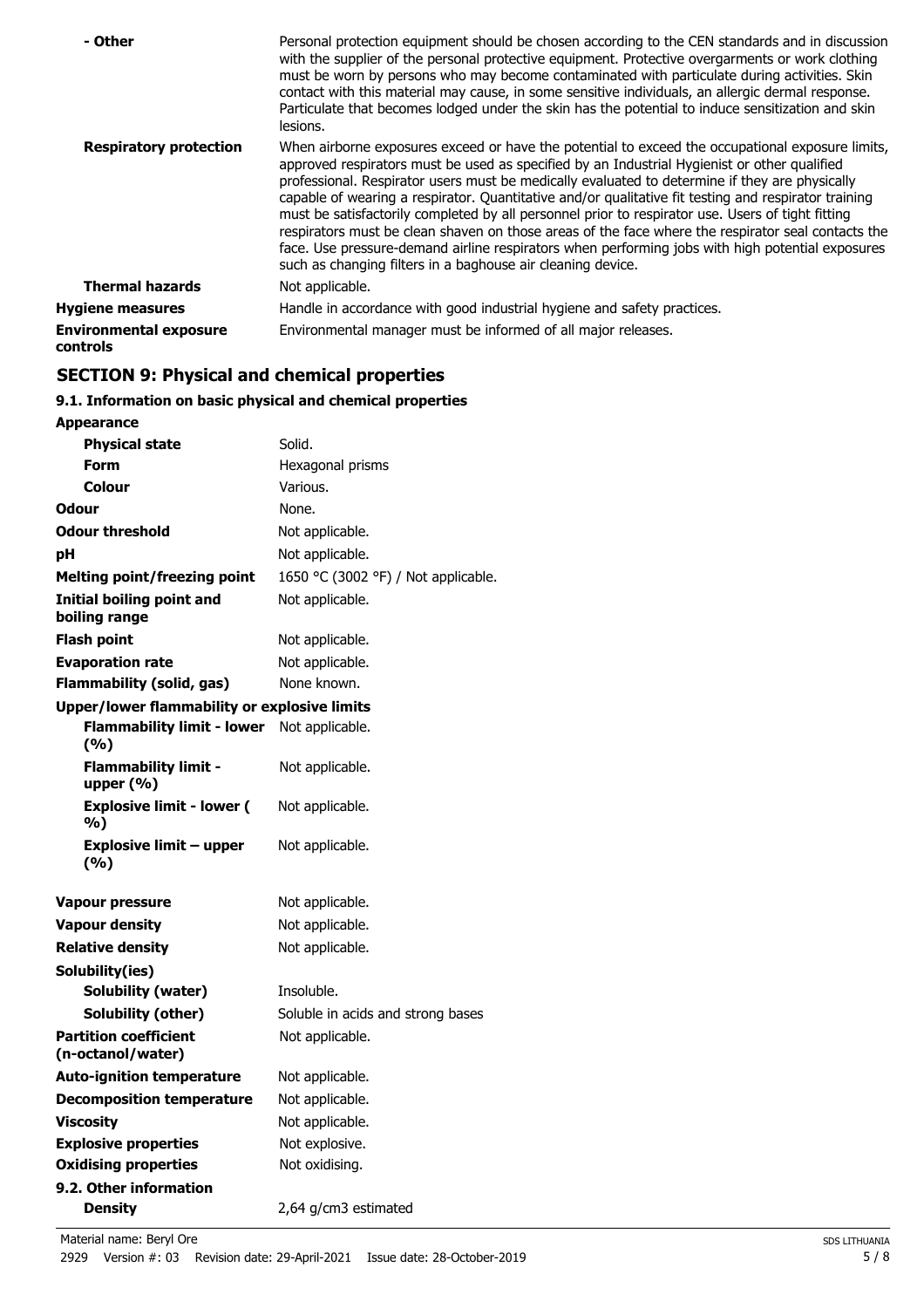| Molecular formula       | Al2-018-Si6,3Be |  |
|-------------------------|-----------------|--|
| <b>Molecular weight</b> | 537,5 g/mol     |  |

# **SECTION 10: Stability and reactivity**

| 10.1. Reactivity                            | The product is stable and non-reactive under normal conditions of use, storage and transport.                              |
|---------------------------------------------|----------------------------------------------------------------------------------------------------------------------------|
| 10.2. Chemical stability                    | Material is stable under normal conditions.                                                                                |
| 10.3. Possibility of hazardous<br>reactions | No dangerous reaction known under conditions of normal use.                                                                |
| 10.4. Conditions to avoid                   | Keep away from heat, hot surfaces, sparks, open flames and other ignition sources. Contact with<br>incompatible materials. |
| 10.5. Incompatible materials                | Strong oxidising agents.                                                                                                   |
| 10.6. Hazardous<br>decomposition products   | No hazardous decomposition products are known.                                                                             |

# **SECTION 11: Toxicological information**

| SLCTION II. TOXICOlOGICAI IIIIOHIAGUUI                |                                                                                                                          |
|-------------------------------------------------------|--------------------------------------------------------------------------------------------------------------------------|
| <b>General information</b>                            | Occupational exposure to the substance or mixture may cause adverse effects.                                             |
| <b>Information on likely routes of exposure</b>       |                                                                                                                          |
| <b>Inhalation</b>                                     | Prolonged inhalation may be harmful.                                                                                     |
| <b>Skin contact</b>                                   | No adverse effects due to skin contact are expected.                                                                     |
| Eye contact                                           | Direct contact with eyes may cause temporary irritation.                                                                 |
| <b>Ingestion</b>                                      | May cause discomfort if swallowed. However, ingestion is not likely to be a primary route of<br>occupational exposure.   |
| <b>Symptoms</b>                                       | Exposure may cause temporary irritation, redness, or discomfort.                                                         |
| 11.1. Information on toxicological effects            |                                                                                                                          |
| <b>Acute toxicity</b>                                 | Not known.                                                                                                               |
| <b>Skin corrosion/irritation</b>                      | Due to partial or complete lack of data the classification is not possible.                                              |
| Serious eye damage/eye<br>irritation                  | Due to partial or complete lack of data the classification is not possible.                                              |
| <b>Respiratory sensitisation</b>                      | Due to partial or complete lack of data the classification is not possible.                                              |
| <b>Skin sensitisation</b>                             | Due to partial or complete lack of data the classification is not possible.                                              |
| <b>Germ cell mutagenicity</b>                         | Due to partial or complete lack of data the classification is not possible.                                              |
| Carcinogenicity                                       | May cause cancer.                                                                                                        |
|                                                       | <b>IARC Monographs. Overall Evaluation of Carcinogenicity</b>                                                            |
| Beryl Ore (CAS 1302-52-9)                             | 1 Carcinogenic to humans.                                                                                                |
| <b>Reproductive toxicity</b>                          | Due to partial or complete lack of data the classification is not possible.                                              |
| Specific target organ toxicity<br>- single exposure   | Due to partial or complete lack of data the classification is not possible.                                              |
| Specific target organ toxicity<br>- repeated exposure | Due to partial or complete lack of data the classification is not possible.                                              |
| <b>Aspiration hazard</b>                              | Due to partial or complete lack of data the classification is not possible.                                              |
| Mixture versus substance<br>information               | No information available.                                                                                                |
| <b>Other information</b>                              | Not available.                                                                                                           |
| <b>SECTION 12: Ecological information</b>             |                                                                                                                          |
| 12.1. Toxicity                                        | Due to partial or complete lack of data the classification for hazardous to the aquatic environment,<br>is not possible. |
| 12.2. Persistence and<br>degradability                | No data is available on the degradability of this substance.                                                             |
| 12.3. Bioaccumulative<br>potential                    | No data available.                                                                                                       |

**Partition coefficient n-octanol/water (log Kow)** Not available.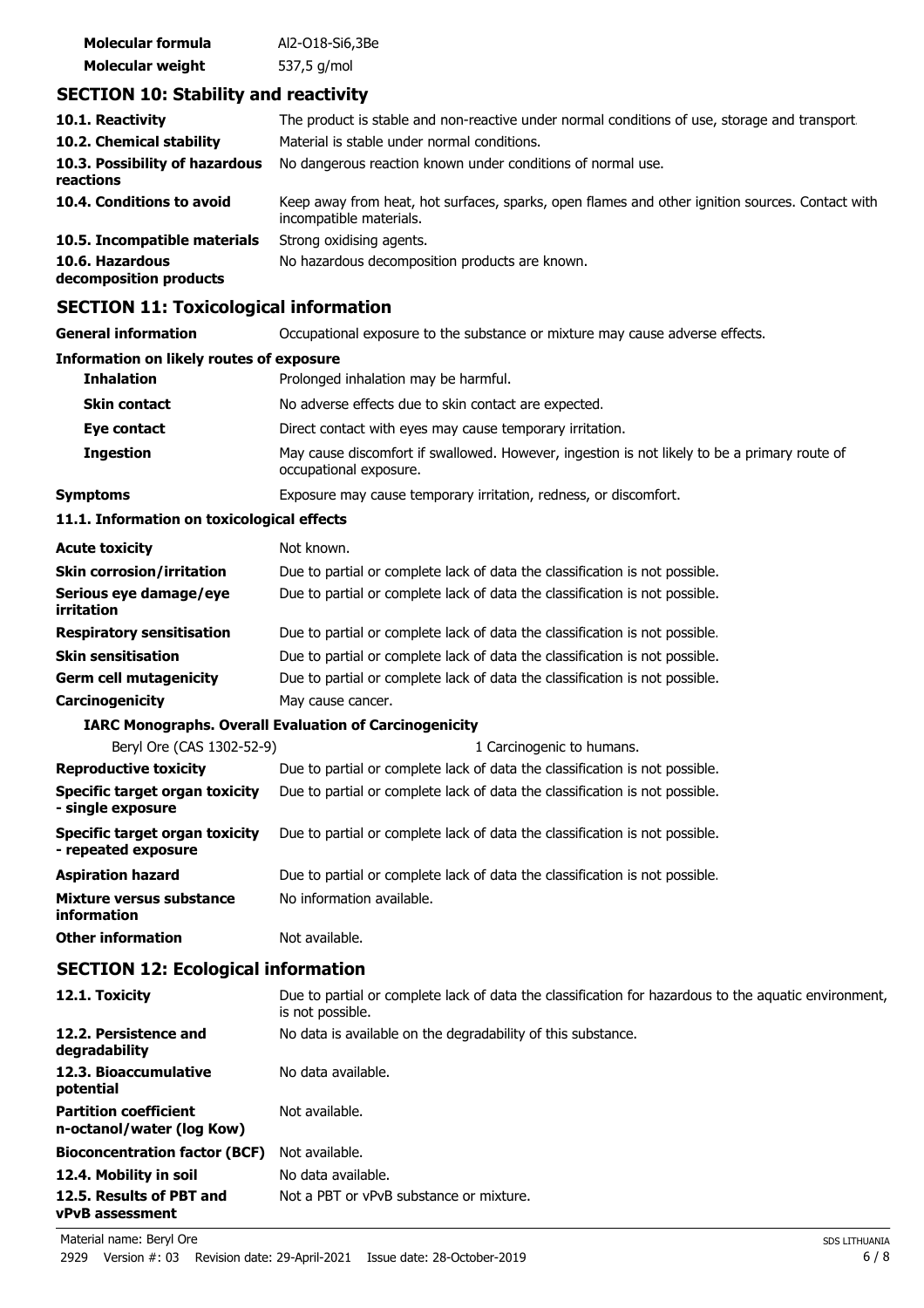# **SECTION 13: Disposal considerations**

#### **13.1. Waste treatment methods**

| <b>Residual waste</b>                                                | Dispose of in accordance with local regulations. Empty containers or liners may retain some product<br>residues. This material and its container must be disposed of in a safe manner (see: Disposal<br>instructions).                                |
|----------------------------------------------------------------------|-------------------------------------------------------------------------------------------------------------------------------------------------------------------------------------------------------------------------------------------------------|
| <b>Contaminated packaging</b>                                        | Since emptied containers may retain product residue, follow label warnings even after container is<br>emptied. Empty containers should be taken to an approved waste handling site for recycling or<br>disposal.                                      |
| <b>EU waste code</b>                                                 | The Waste code should be assigned in discussion between the user, the producer and the waste<br>disposal company.                                                                                                                                     |
| <b>Disposal</b><br>methods/information<br><b>Special precautions</b> | Collect and reclaim or dispose in sealed containers at licensed waste disposal site. Dispose of<br>contents/container in accordance with local/regional/national/international regulations.<br>Dispose in accordance with all applicable regulations. |
|                                                                      |                                                                                                                                                                                                                                                       |

# **SECTION 14: Transport information**

#### **ADR**

14.1. - 14.6.: Not regulated as dangerous goods.

**RID**

14.1. - 14.6.: Not regulated as dangerous goods.

#### **ADN**

14.1. - 14.6.: Not regulated as dangerous goods.

#### **IATA**

14.1. - 14.6.: Not regulated as dangerous goods.

#### **IMDG**

14.1. - 14.6.: Not regulated as dangerous goods.

# **SECTION 15: Regulatory information**

#### **15.1. Safety, health and environmental regulations/legislation specific for the substance or mixture**

#### **EU regulations**

**Regulation (EC) No. 1005/2009 on substances that deplete the ozone layer, Annex I and II, as amended** Not listed.

**Regulation (EU) 2019/1021 On persistent organic pollutants (recast), as amended**

Not listed.

**Regulation (EU) No. 649/2012 concerning the export and import of dangerous chemicals, Annex I, Part 1 as amended**

Not listed.

**Regulation (EU) No. 649/2012 concerning the export and import of dangerous chemicals, Annex I, Part 2 as amended**

Not listed.

**Regulation (EU) No. 649/2012 concerning the export and import of dangerous chemicals, Annex I, Part 3 as amended**

Not listed.

**Regulation (EU) No. 649/2012 concerning the export and import of dangerous chemicals, Annex V as amended** Not listed.

**Regulation (EC) No. 166/2006 Annex II Pollutant Release and Transfer Registry, as amended** Not listed.

# **Regulation (EC) No. 1907/2006, REACH Article 59(10) Candidate List as currently published by ECHA** Not listed.

# **Authorisations**

**Regulation (EC) No. 1907/2006, REACH Annex XIV Substances subject to authorization, as amended** Not listed.

# **Restrictions on use**

**Regulation (EC) No. 1907/2006, REACH Annex XVII Substances subject to restriction on marketing and use as amended**

Not listed.